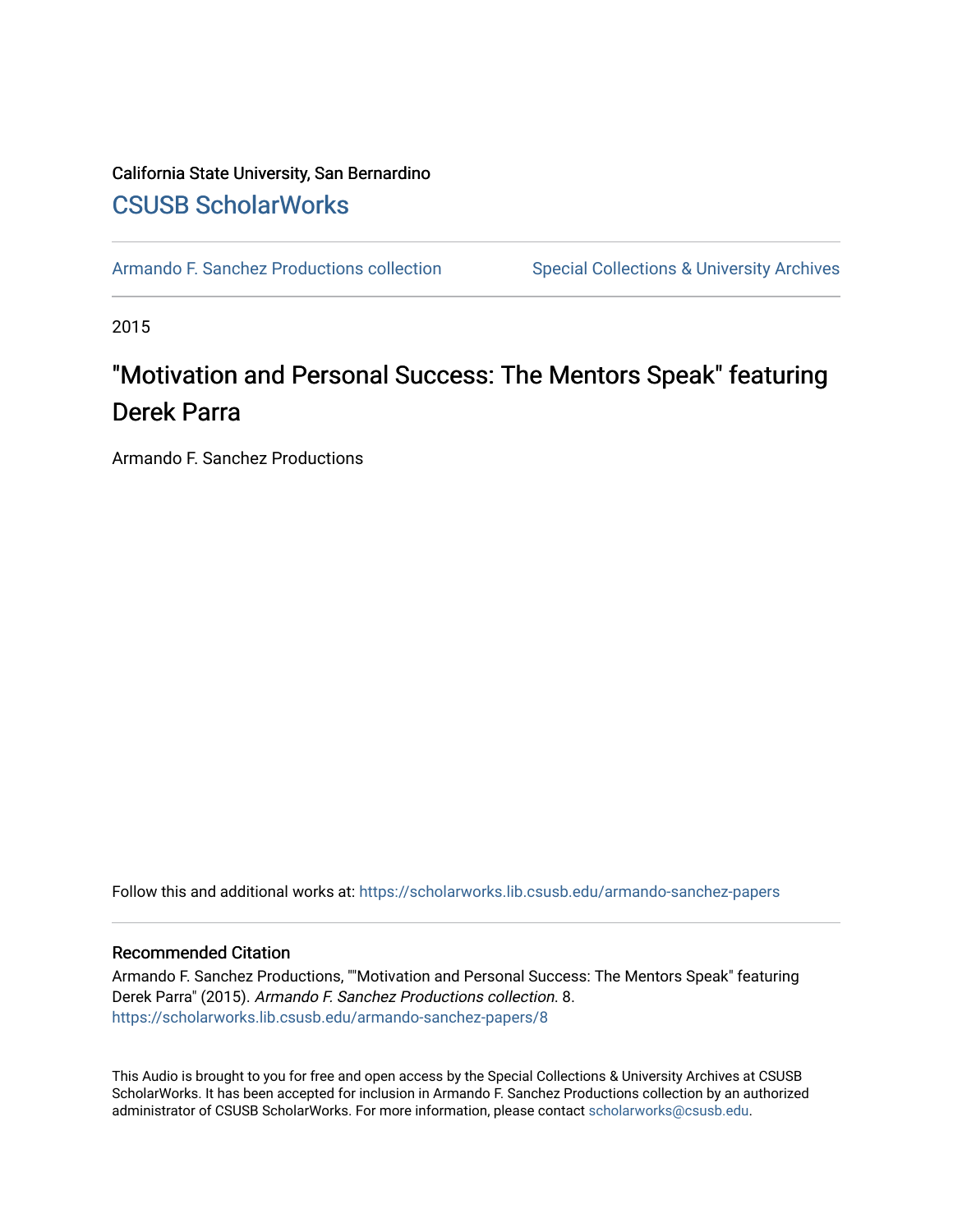Armando F Sanchez Production

### **Motivation and Personal Success: The Mentors Speak**

## **DEREK PARRA**

Olympian Speed Skater, Gold & Silver Medalist, 2002 Salt Lake City

In 1984, Derek Parra began roller skating, and by 1996, he had become the most decorated Mexican-American athlete in the sport's history.

Host: Armando F Sanchez

Copyright © 2022 by Armando F Sanchez

*In 1984, Derek Parra began roller skating, and by 1996, he had become the most decorated Mexican-American athlete in the sport's history.* 

*Derek is also the first-ever Mexican American to compete in and medal in the Olympic Winter Games.*

*As an in-liner, he was a three-time national champion, two-time overall World Champion, two-time World record holder (1500m and 42K), and earned eighteen individual gold medals. He was the most decorated athlete at the 1995 Pan-Am Games, winning five gold, two silver, and a bronze medal. He had everything but an Olympic Medal. So in 1996, he switched from inlines to ice skates to chase after that medal. He earned a spot on the 1998 US Olympic Team just two years later.*

*In February 2001, he won a silver medal at the World Single Distance Championships (1500 meters), setting a new American Record and marking himself as "one to watch at the 2002 Olympic Games". Later that year, in November, he won a gold medal at the World Cup competition in Den Hague, Netherlands. He became one of America's foremost medal contenders*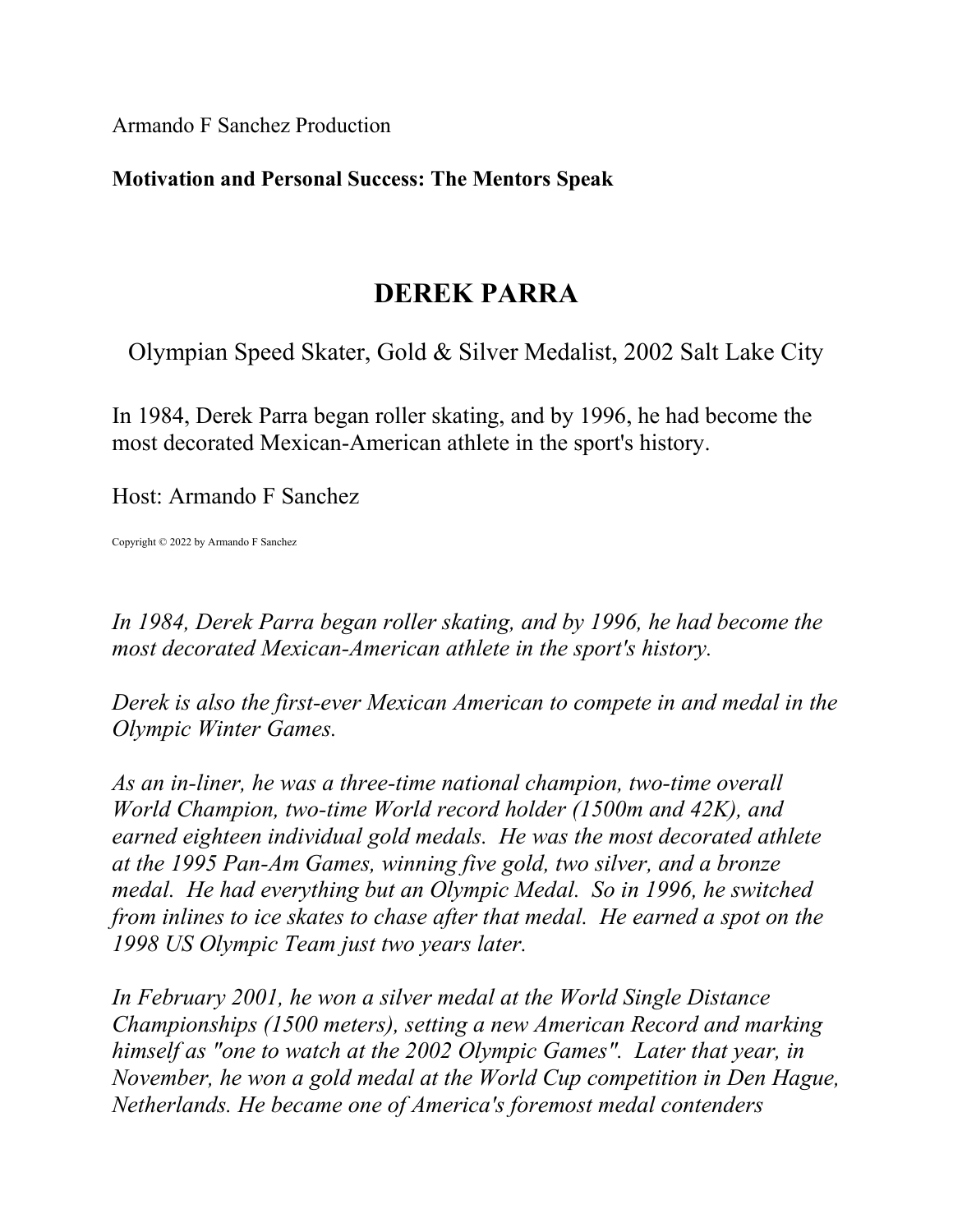*heading into the Olympics. In Salt Lake City, he did not disappoint! After being selected to carry the World Trade Center flag into the opening ceremonies, the emotional evening inspired Derek through a remarkable 5000-meter performance on the opening day of the Games. He briefly held the world record en route to a silver medal finish. That set the stage for a stunning world record finish and Olympic Gold Medal in the 1500-meter event!*

**Armando F Sanchez**: Welcome ladies and gentlemen. Thank you for being on this program, Latina/o Role Models, and success. We asked very successful individuals to share with us sort of the formula that they use. Their mindsets, their principles of ideas, and philosophy of what has helped them to be successful. And there are persons that have overcome huge obstacles, fantastic obstacles, and have done a great deal by looking forward towards your goals and succeeding. And I'm always it's an honor always to interview these individuals and be able to share their lessons of life and experiences and professionalism with our listeners around the world.

Today's show is very special. I'm very, very pleased and this little bit of background history to the show and I want to provide that to you.

I had the honor and the pleasure of interviewing Olympian Derek Parra speed skater, 11 years ago, almost to the date, and it had been almost eight years since he had won his medals at the Olympics 2002 in Salt Lake City, and I got a chance to interview him and he was very gracious with his time. I also want to thank Patrick Quinn who helped us put the show together. And I asked them a series of questions. And I've been sharing that information for anyone that wants the text to the interview are welcomed to get it just email me at LSACNational@hotmail.com/. And we have the pleasure again 11 years later, Derek Parra on the show today with us tonight. And we're just thrilled. We're just thrilled. And the lessons oh my god when I first saw his story back then I was just overwhelmed by how wonderful and I'll start with the question that I asked him back then at the beginning of this is, I understand you're from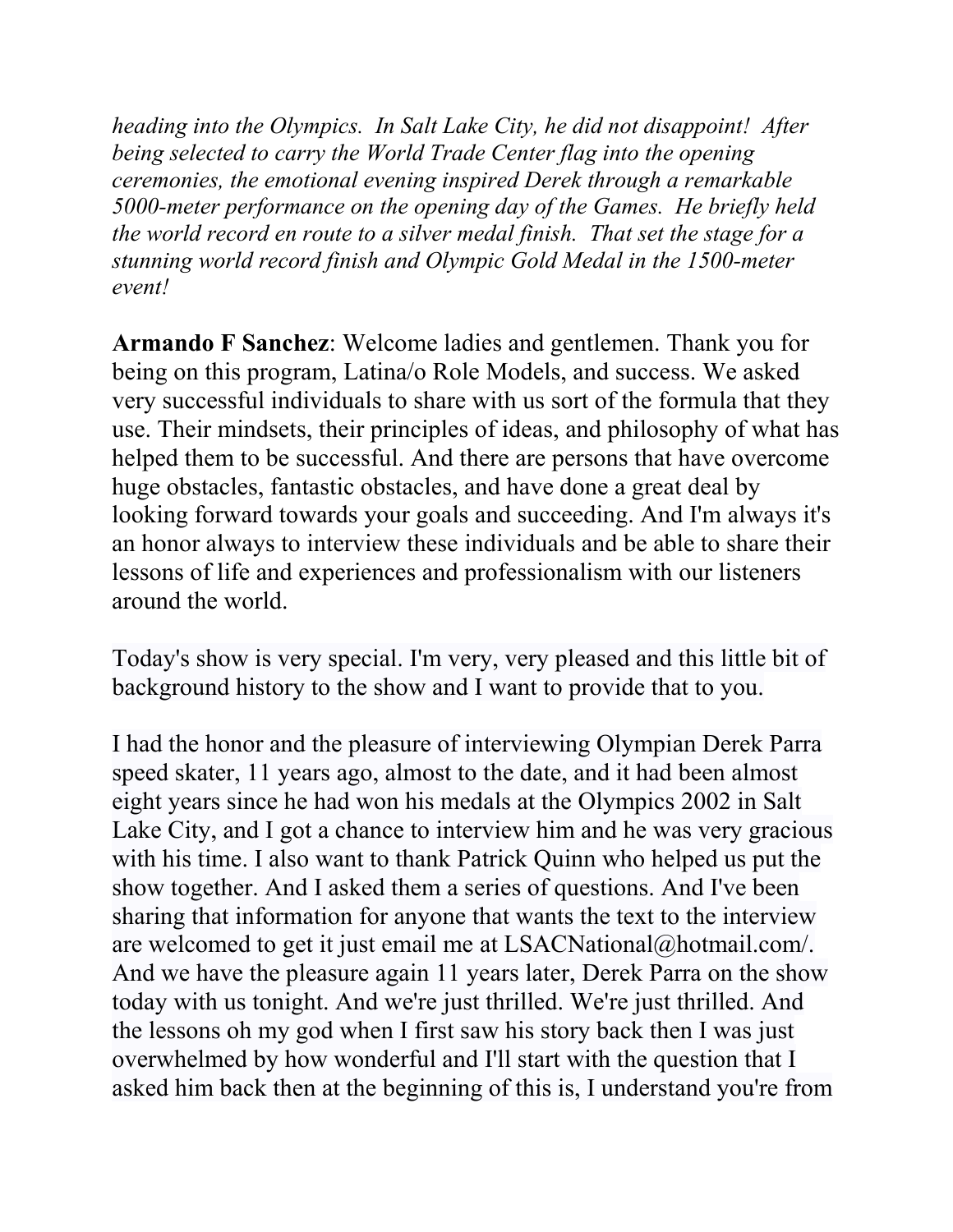San Bernardino, California. And knowing San Bernardino there's no snow there. So how did it happens to be in ice skating and you are an Olympic Gold medalist, also winning that Silver. Let's start the interview from there and sort of recapture some effect in his thinking process. And then we're going to come to the present to see what has transpired. Thank you very much for being on the program.

**Derek Parra**: Almost a little over a decade. It's crazy how time flies.

**Sanchez**: Let's not look at the mirror and look at each other I think we look a little older. I think we looked a little older back then. Now you know you given your notes from back then, you didn't start in ice skating as a young kid. You were already up in your 20s, late 20s if I remember correctly.

**Parra**: That's correct. I didn't start ice skating till I was 26. I grew up in Southern California, as you mentioned, there's not a lot of snow there. The earliest I've ever saw was usually from a distance up of looking at the Big Bear Mountain or Lake Arrowhead up in those mountains up there.

But I fell in love or had a passion for roller skating. I grew up in a roller rink and I went to rolling one evening and story goes that I went there my dad was very tight with money as all parents are back in the day there and he gave me \$4. He kind of kicked me out of the car to go to the roller rink for the night and after playing for admission and skate rental, which ended up being about \$3.75 and a quarter to my name. We didn't have an Atari or any kind of video system, video game system back then. So I wasn't very good at video games and I put a quarter in the machine and 30-seconds later all my men were dead and I just kind of sat there and you know really hot, hot and thirsty underneath skate underneath the hot lights, you know, of a roller rink, which back then they just had a disco ball and music and light like just like disco on skates and luckily every evening session there was a two-lap race with a DJ would clear the floor and put out four cones to mark off a track and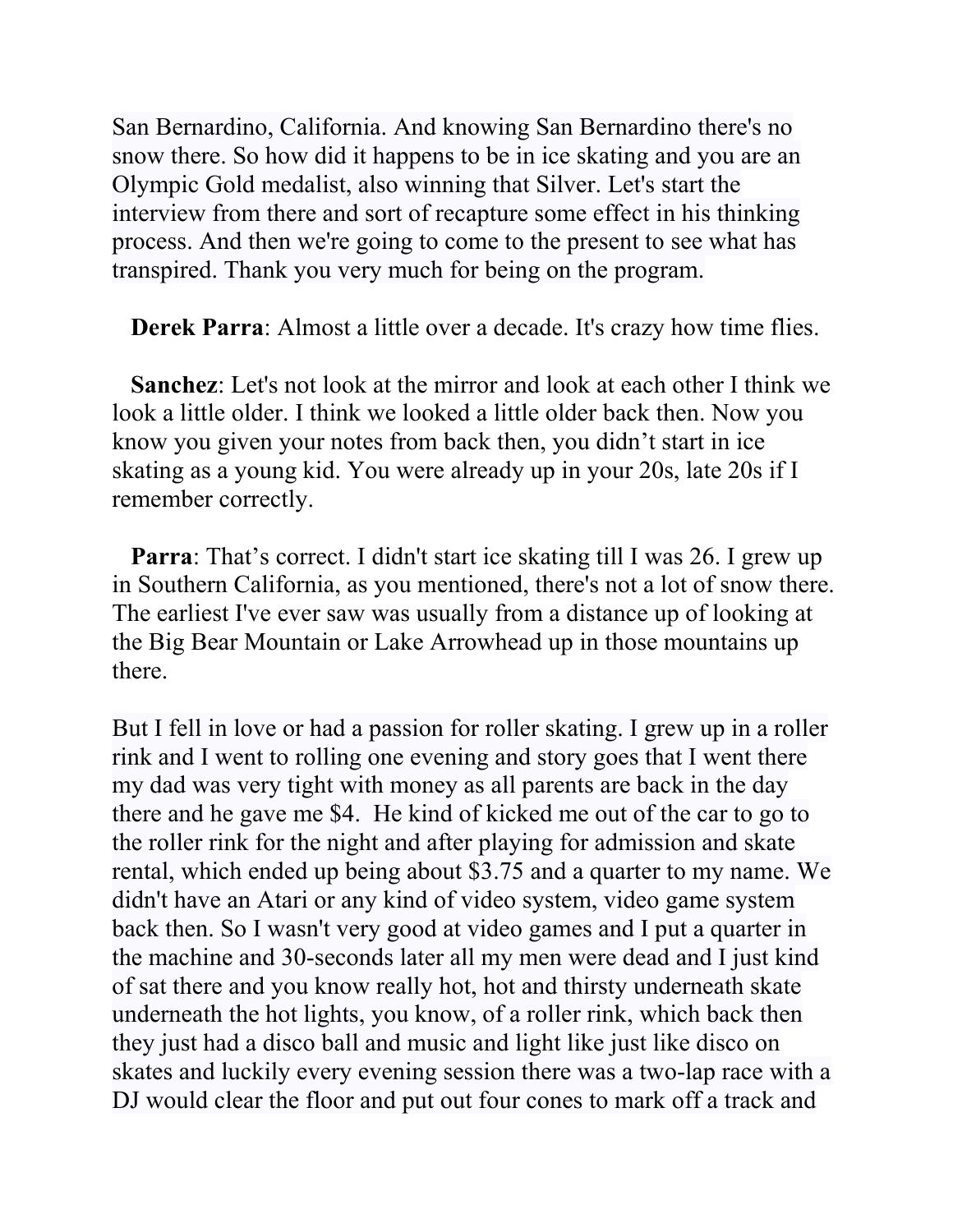you got to ask to come out and your age group and I went out there and didn't win. I actually came in last and which made things worse because I was out tired and thirsty. But I had such a great feeling of being out there on that track on skates I'd never really skated before was one of my first few times skating and I just had an instant passion for it. It lit something inside me that still burns inside me today and through the years I had climbed the ranks of that sport, moved away from home followed a coach across the country to Florida then Maryland and Delaware. And in that time period of you know how many years that was? I become a world champion. I had won multiple world titles that several records but along that pathway had always dreamed about being an Olympian and walking behind my country's flag in the Olympic Stadium and representing my country and in that sport of roller skating. I just wasn't given the opportunity because it wasn't accepted as a summer Olympic sport. So at the age of 26 when I was I know what I felt was on my way out of being elite athlete. I thought I'd make one more run to try to get the 98 games in Japan. And I switched sports. I went to Milwaukee, Wisconsin and I arrived in the day that it was 54 below zero with the windchill and then I was got back on the plane and went back to Delaware. It was so cold. I put some men's ice skating blades on my inline skating boots and I went out and tried it and wasn't like I was like angels were singing and doves were flying in the clouds parted by had a good run. I was a skater so I was skating but I was on ice skates which was different and awkward. But over a few weeks, I qualified for some championships and then I came back to Milwaukee and I've tried training for a year and a half and I made the Olympic team in 1998 and went to Japan but because of the clerical error, I wasn't able to skate and I came back to the US and decided I could go for four more years with some help of a work program sponsor for the Home Depot and that's why we called the Home Depot guy for a while. Four years later I won gold and silver and Salt Lake City and said I will record that is still as the Olympic records today. So it was quite a journey.

**Sanchez**: It was quite a journey. And I'm sure that journey still hasn't ended. But you know, let me also inform our listeners that I mentioned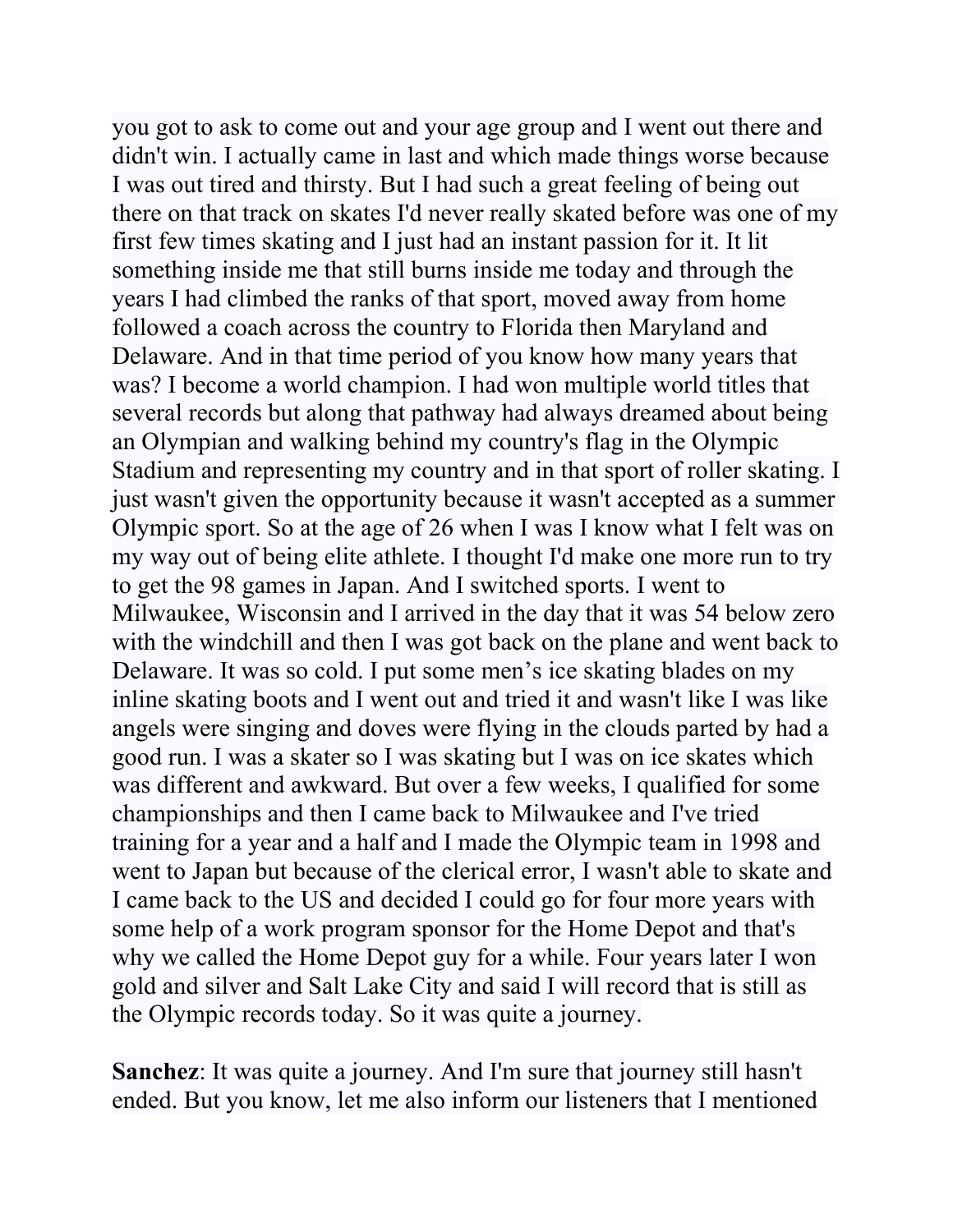the barriers that you had to overcome obviously lack of money to go into places you've never been to and probably didn't have many mentors in the Olympic arena area at the beginning of it. And on top of everything else, the one that always caught my attention I remember you mentioned it is that you're only five feet three and a half inches and where the average skater you compete against is six feet.

**Parra**: That's correct.

**Sanchez**: I can see you standing out there and who is this little guy down here in the middle of these guys.

**Parra**: Yeah, when I was on the top of the Olympic podium, both the silver and bronze medals were taller than me and they were below me on the steps. It's kind of funny now yeah. I was not laughing about it back then but now I am laughing about it.

**Sanchez**: Well, you earned the privilege of going out and doing it. Let me share a couple of ideas. I mean, there were many. And I want to sort of, again, we're reminding ourselves of some of the ideas you presented back then. And I was always very impressed by what you're saying. And I want to, you know, reiterate those things that you sort of said at that time that we choose we're very touching. It says here, let me read a couple of them. First of all, you said "Don't settle for average. Don't do that." The other thing you mentioned is "That people are just afraid of making a decision and making a commitment to it", which is something you have to overcome in order to get into the level that you're in.

The one that you also think that I that also left a very strong impression on me is, "Being corrected does not mean you are being picked on." And you were talking about your coaches. You were seeking coaches that would tell you constantly what you did wrong not someone who just kept telling you did it correctly. "The aspects and the importance of seeking perfection, knowing that you're never going to be perfect. You're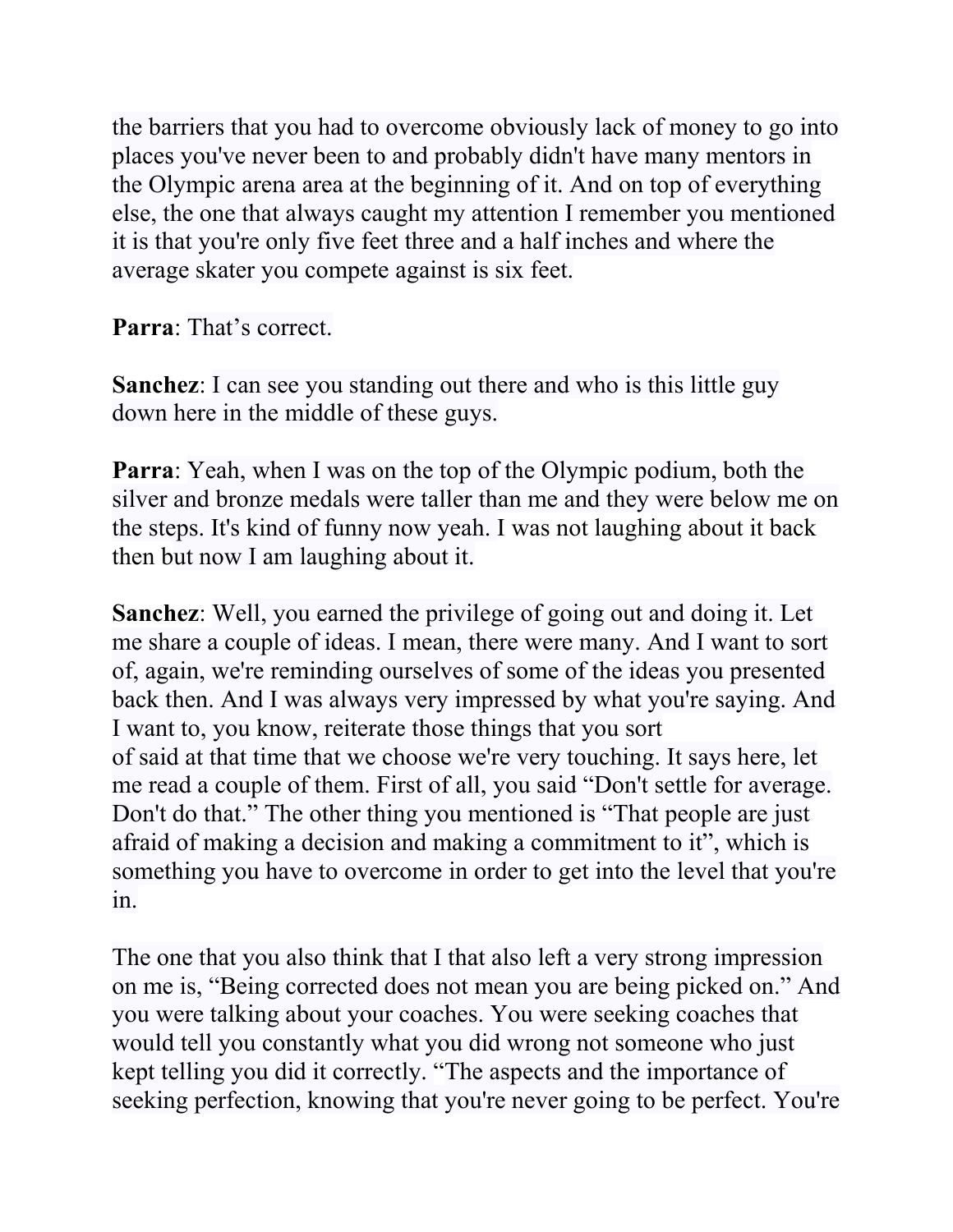seeking upon that. And, you know, believing in yourself giving it 100% of your efforts at all times." Would you like to add to that fantastic group of ideas you presented back then?

**Parra**: Well, I think I still believe the same principles. You know, when I think the mind is a powerful thing, and I not saying that when I was a kid, someone sat next to me and it was kept telling me, "You're gonna be great. You'll be you're gonna be famous or you're going to be spectacular", wherever it might be. I guess somewhere along the way, I had some great examples of people I look at that I saw that were whether they're popular or athletic, or smart, they there was something about them that was contagious. That you can see people like being around them. They were just good fun people and fun. You wanted to kind of be their friends and so throughout my life, I kind of were meeting to meet these people. And I kind of discovered along the way was talking to them and sharing time with them that you know, they believe that they believed in themselves and they there was a certain I guess way in which they held themselves and their the open-mindedness and because of that they kind of had the door open wherever they were going and they were looking for opportunities and sometimes it's in my life there was the doors were when they were there and I had to push down or knock them down. But sometimes they were open but I had to be the one to step through that door. And without the belief or the courage to take a chance. It would have been difficult to learn from those people and I think everybody's afraid of change and through my life I've gone through many changes whether it's moving away from home, or you know, new friends, different skates, you know, moving from California to Florida, Maryland and Delaware to Wisconsin and different climates. It just it was I was there was a purpose for everything and I was doing it but like I I also believe that I was on a journey and it was a higher power that was guiding me because these people that were coming to my life.

were put there for a reason there are times where I couldn't go one more step forward, whether it's financially or physically or mentally or emotionally and at that moment, someone came into my life and helped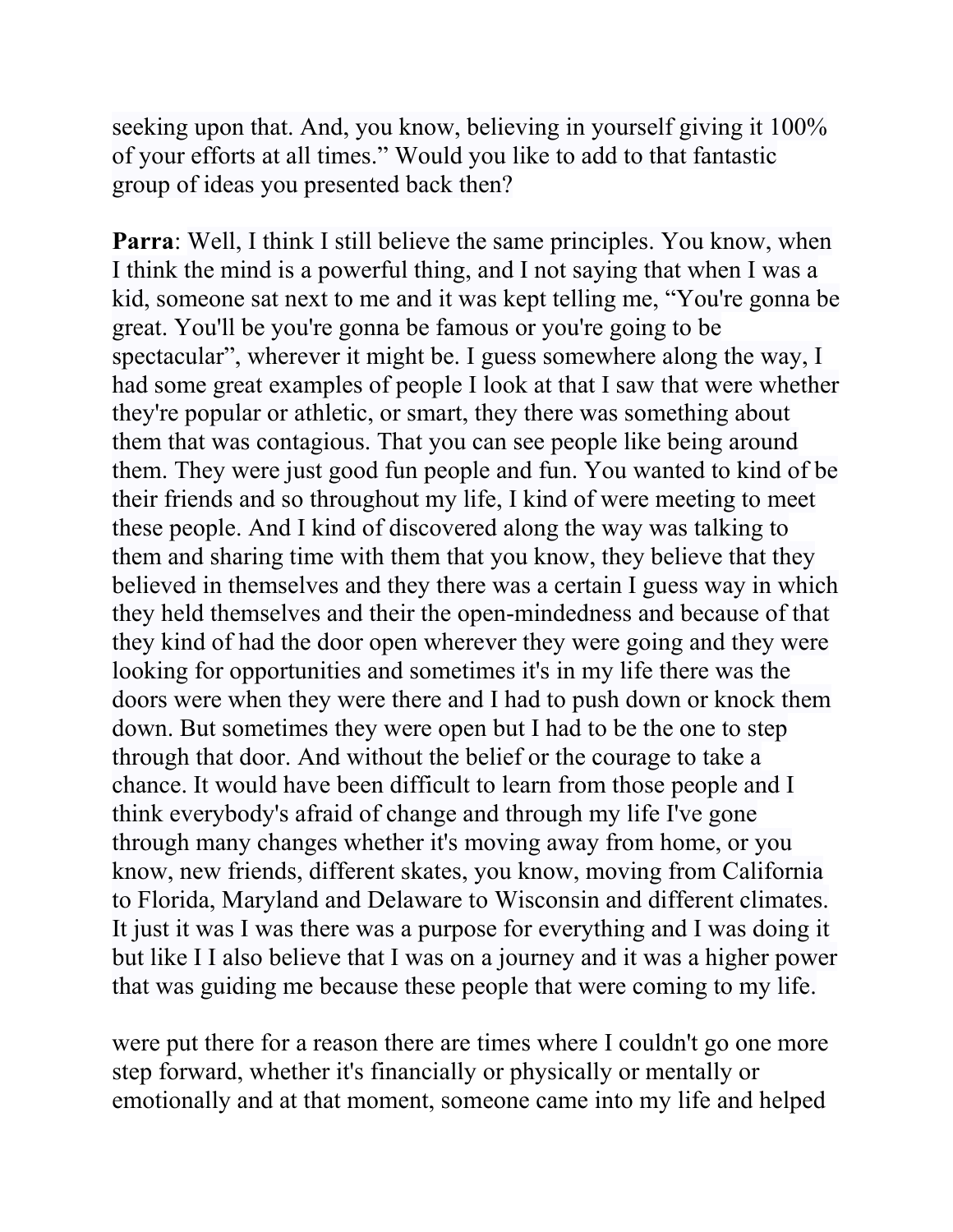me take a step forward and got me to the next level or the next week or the next paycheck or to continue my dream and that's something I think that people don't really recognize sometimes there are people around us that will come into our lives and you have to be able to recognize them. And so as I was learning these about these people growing up and around me, I tried to surround myself with good people. They taught me this belief in myself and yeah, not no one's perfect, but you can always try to be better than you were yesterday and not only yourself but help someone else do better. So in my life, I've always tried to incorporate these people around me, because together we can lift each other up. It's so hard and there's a lot of cliches with sports and life and business-like perseverance whatever might be that all these different words that you see, you know, and all these like accessories, pictures and things like that. But I truly believe that if you are with a group of people that have the same belief, you can inspire them and they will inspire you.

I think it's one of the great things about sports and anyone sports as well as it you're you're only as fast as slowest skater. You're only as good as your worst basketball player or runner or swimmer. So if you can look at your committee like that your family like that your friends and bring each other up. You will always all rise to a higher level. No one is perfect again, but you're aware of what's around you your surroundings, what people are doing around you and you can build that up and build a greater foundation around yourself, which helps bring other people in they rise as well. So that all comes with the belief that there is good in people that there is good out there and that you have an ability to succeed. If you can truly believe and grasp it, I don't think there's anything that you can really can't accomplish.

**Sanchez**: What I'm learning from you is the idea that first of all, there is no such a thing as I did it all by myself that that concept doesn't exist. It's a team. Whether someone comes in for a second and helps you in one little thing or some major thing, but it's accumulation of a lot of people helping each other to become better.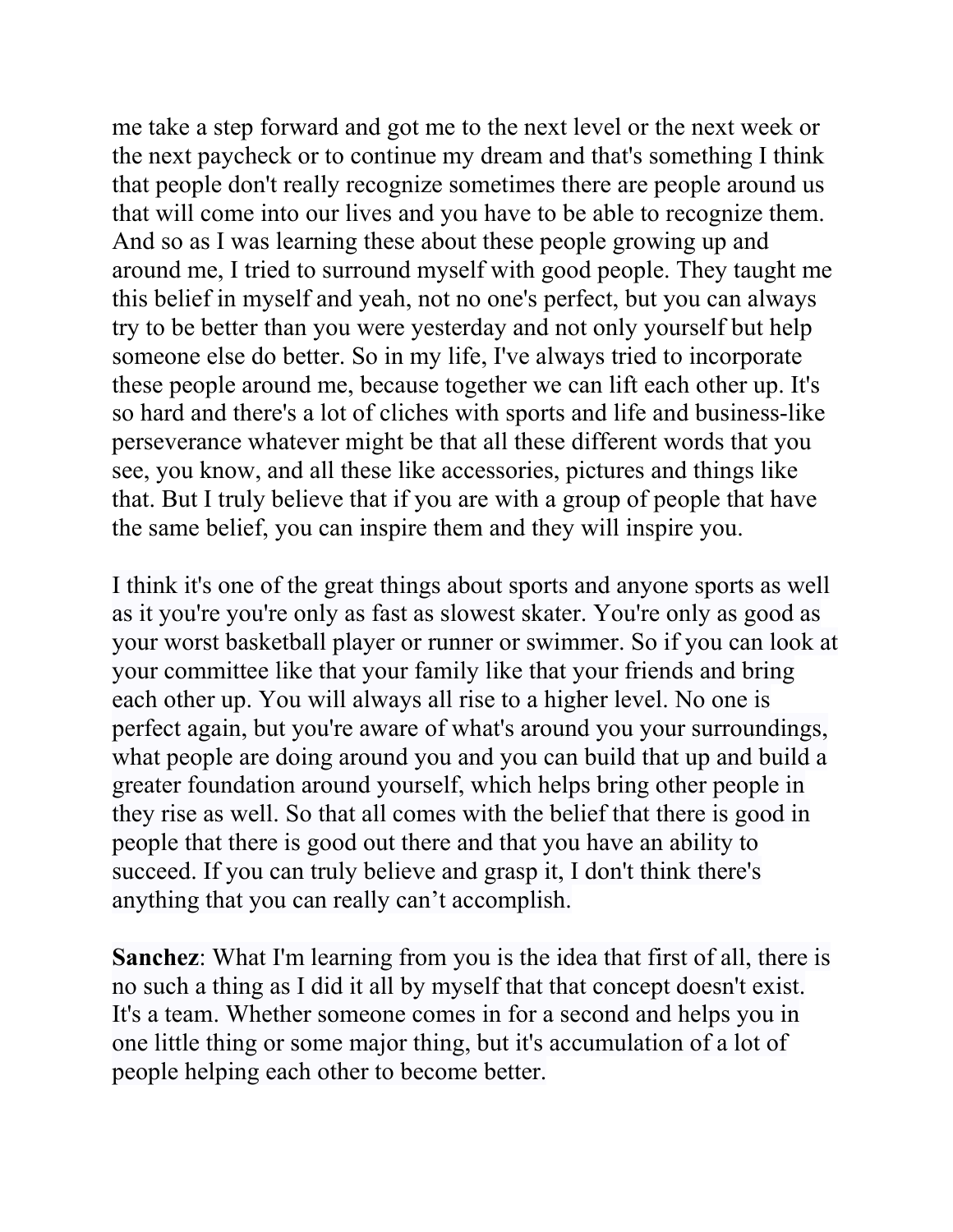**Parra**: Exactly. I mean, if anybody says they themselves are probably lying on the way there's always somebody and I've got in my skating career I got help from my teammates and my coaches but sometimes from the parents of my friends. And not only that, but if you look at your competitors, they make you better. So the more that someone makes you rise to the challenge and brings the best out of you, I guess you got to take your toughest competitors for making you better. I think of people that made me perform like I did because they were they were pushing me. And as I push them and together we make each other better? That's something I think people don't recognize. And they when they see that challenge or maybe someone who's challenging them or situation is challenging them. That's gonna make them better because they'll have to overcome that challenge and they'll learn so much. I learned so much more from all the losses that I had in from the wins that I had. And I gotta tell you only one a few times after the Olympics, the World Cup and the Olympics but I had so many races that I was learning from because you're trying something new you're trying to search that perfect race and you're missing a step here you're missing entry here your starts off or in training, you're looking for better ways to be better to be greater than everybody has a kind of a status quo program and we're trying to find what works better. What can we do that's different anybody else that will help me be better.

Our team be better at the Olympics, than that was you know, we were wearing oxygen tanks on our backs to simulate being at sea level while we are racing at an altitude. The thin air and altitude that lets you go faster on the ice. Like you can't take enough oxygen to go deep into an effort. You know taking so much oxygen so we were wearing oxygen tanks are back to simulate that feeling of being at sea level but have a speed altitude. So we were doing things like that, that no one really knew. Trying to push that envelope and use our imagination to see how can we be better.

**Sanchez**: Wow. And then I can say I can imagine for a little bit just hearing that tank in the back would throw you guys off because you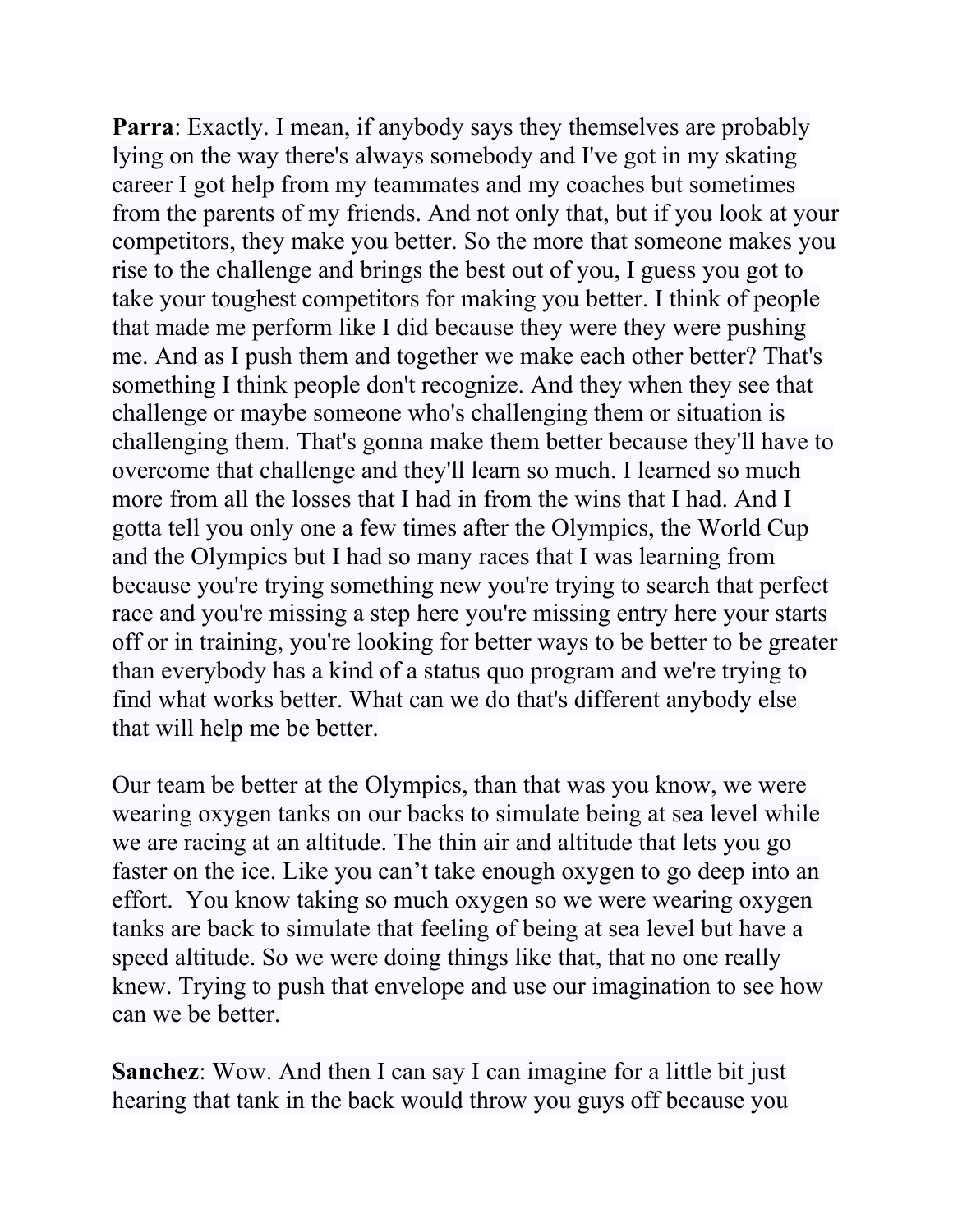know you got his extra weight and just got is pushing you in different directions at the same time. So that must have been a challenge unto itself. But it sounds to me like you say you embrace change. You seek it. Part of you is fighting it because it's natural not to but yet your overall objective is to get better. So you have to embrace change and you have to work with it and just keep adapting. And like you mentioned before traveling, meeting with different people. It must have been a really exciting situation to mix all this together. But sometimes it's also very tiring.

**Parra**: Yeah, I mean, I like I said, no one likes change. I didn't like change. I mean, I didn't welcome change all the time. But I had to look at the big picture. You know, every time you know I had to move and think about why am I moving? Is this going to be better for me? What are the pros and cons? Were the sacrifices I mean, from leaving my family when I was 17. and you know, having a girlfriend that was that seemed huge to me when I left but then every time I go into a place I leave again there were more sacrifices I had to make. But there were also more bonuses why I had to leave whether it was to get better coaching or better training time or better ice or better, a better job to supplement my training with so I can continue to train. It's never easy. But again, you have to be able to look at the big picture and see the road down miles and miles ahead. Because if you're if you were walking around with blinders on, you're never gonna see what I would call outside of the jungle. And the jungle just can't see it and you have to take a step back to what the pattern really can be. And that's hard to do. And today's world people with the economy and people changing jobs and whatnot, that's something that you have to kind of take a step back and ask what's what. What can I do? Where can I go? This path might be redirected, but are you still on the same path? And I experienced that in my career after I retired I coached some skaters after a few years or after a year I retired I do development program of inside skaters who wanted to kind of follow my footsteps that went really well. And then I actually got asked to be the Olympic team coach in Vancouver in 2010. And that was ,well, my team members that won five medals, I believe.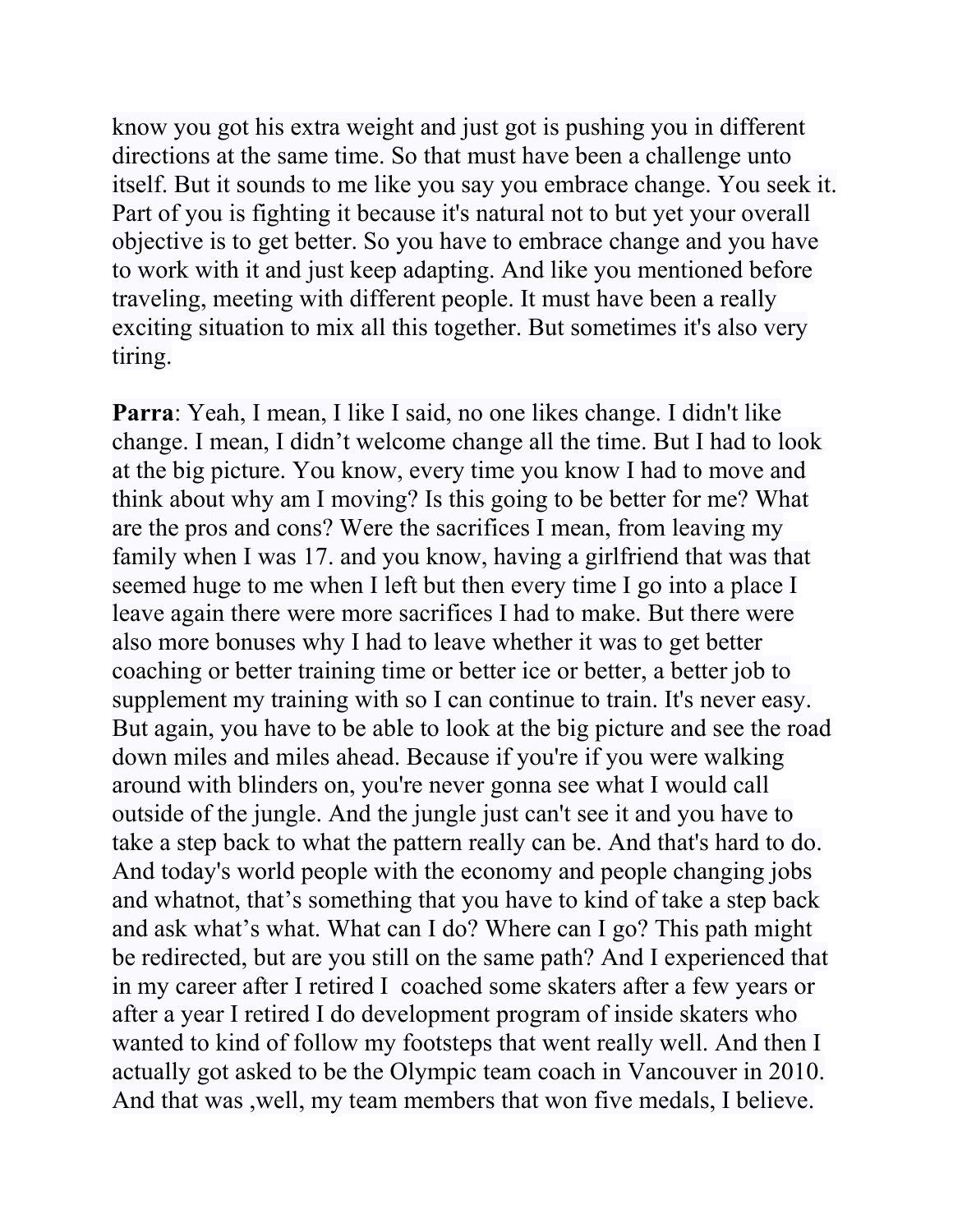And then I came back from the games and I was let go by the game federation. they were thinking about kind of revamping the coaching staff and I was like, oh, and that's what we thought, oh, maybe I'll get out of skating but by the way, the foundation that runs the two facilities in Utah that are part of the Olympic venues. As I'm walking out of the building they were walking beside me and said, "Don't pack your bags. We want you to come back. We want you to do your youth director sector." So that's when I was like, "What do I do?" I mean, it was a very exciting work with the youth once upon a time I was a little kid who needed some guidance, and a coach saw in me and needs to recognize or didn't see or couldn't even imagine. And now I've put in that role where I'm in charge of the you know, the development of this youth program to bring some kids building in our cooler sport. And try to get them passionate about skating, whether it's hockey or figure skating or speed skating, or curling or, or just fundamental movements in sport. You know, I'm kind of orchestrating that and, and here I am in a sport I love and ice skating with kids.

I can't think of a better job. And so every day I am inspired by these kids who are doing what I did searching for something new or passive. So they're just having fun. And that just keeps me young. And I got to tell you, every day when work is great.

**Sanchez**: Wow, that is fantastic. You are a teacher and a different teacher-coach and I'm sure you're also a personal friend to some of the youth.

I want to have our listeners know about the fact that there's a little part of you in the middle of your extremely busy schedule that somewhere in there. You became an author, and you wrote a book, *Reflections in the Ice - Inside the Heart and Mind of an Olympian Champion*. What in the heck do you have the time to write a book in the middle of all this?

**Parra**: I actually did it while driving. Not that I was writing while driving. Quinn, my best friend, and my agent, he heard me speaking after the games a little bit kind of telling my story and I'm a bit of a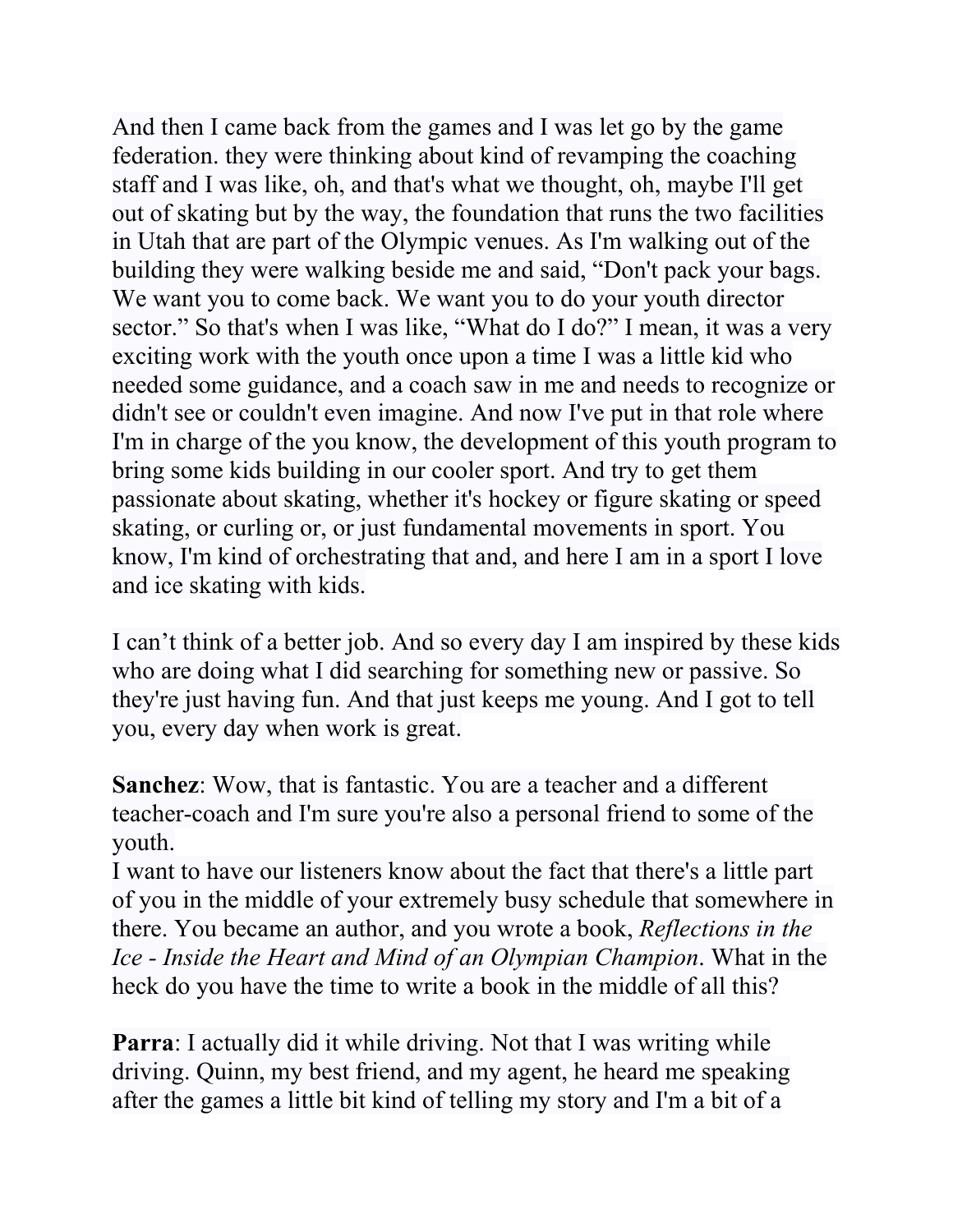talker as you can tell, and I would give it events that tell a bit of my story and it was they would always give me about five or ten minutes and I said I can't really share what I want to express I want to in five or ten minutes. So I started trying to orchestrate a little bit more time. I went to an event like thirty minutes, maybe forty-five minutes. And as I started to talk more, I started developing this with health is kind of storyline of telling people how I got started in you know what I was doing and the obstacles I overcame and finished up with, you know, passing the gold medals around it and this audience and so, at one point Pat hadn't seen me speak for a while and he came back and saw me and when he was talking to me after this presentation, a woman came up and said do some book on tape or anything and I said "no I mean I can't get my model idea here." Pat said to me, "I think you've got something here. Maybe you might want to put some sort of books." I responded, "What? I've never written a book before." We kind of talked about it and invited me to go and get a little tape recorder with those little mini-tape cassettes. And I wrote out an outline of what I thought was significant in my life which helped me get to where I was and I was when I was driving back and forth to work for an hour in the commute. I would just sit down and just start talking to these tapes. I've got through about ten tapes on both sides. Pat listen to them and highlighted what was unsuitable. So check them out on paper and we started going through some things back and forth. And one of the hardest things about writing the book is because I can tell a story but trying to get the true meaning behind why it is this moment significantly had to change my life or my direction in life an hour just kind of, you know, harping. Why why are you telling me this? Why did you why did it get you mad? Why did Why were you excited that kind of thing or why did it devastate you, and I had to bring these emotions out that I probably know is always my father I talked about about how my dad and I were distant from each other because when I was young, he was divorced. And, you know, it seems like a big kid and we were you know, I didn't feel like really I knew he loved me but he didn't recognize the way he showed he loved me and so I went through that period of time, you know, amongst other times where I was suppressing these feelings and I find myself in a car that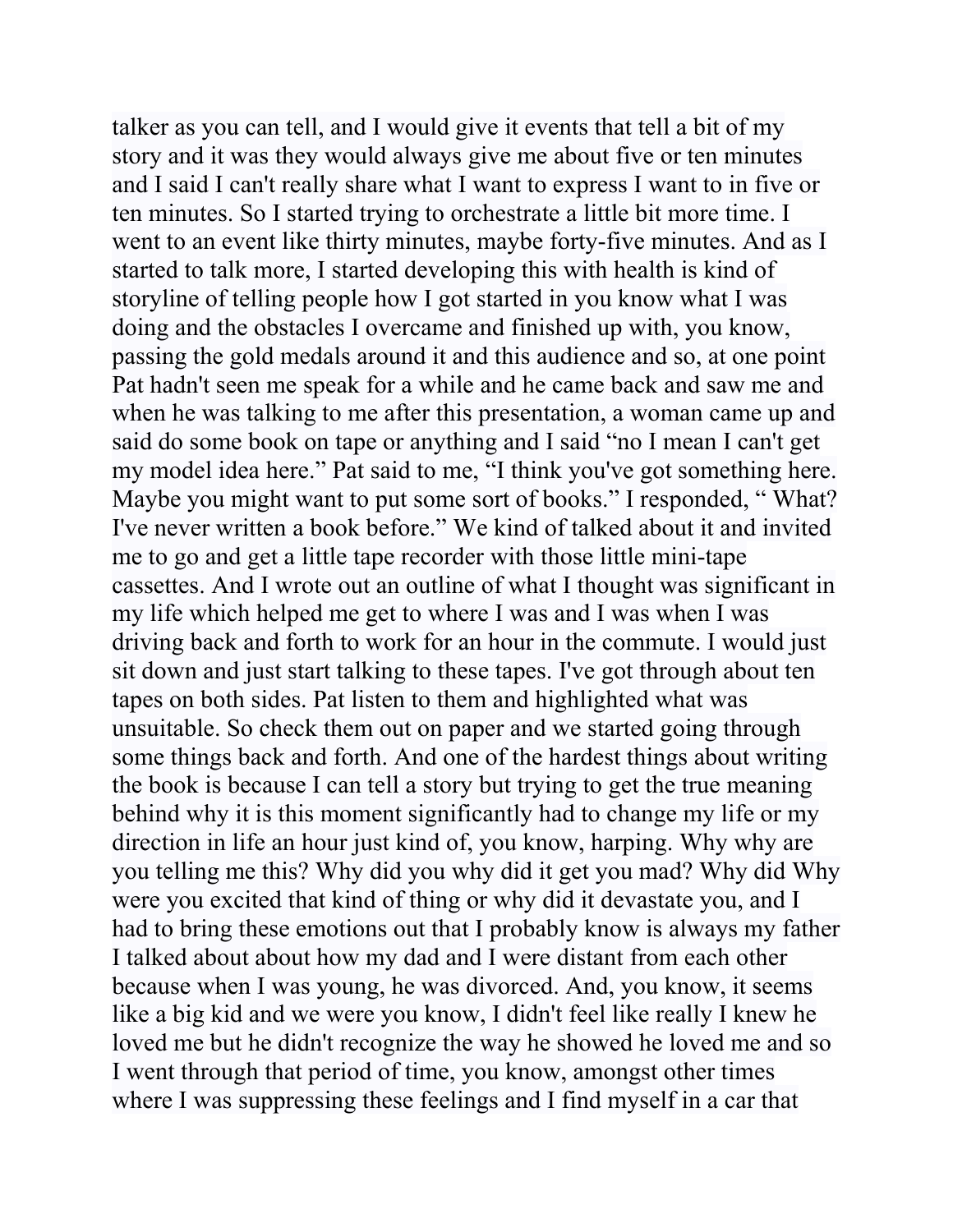stopped like bawling my eyes out because I was reliving this these moments, these emotions and that's what the book. I think really did for me was therapeutic in a way. So I tell my life story and I'm reliving all these emotions and trying to connect with the reader that this is what I went through and this is how I felt, this is what affected me and because anything is similar in your life, whether it's getting a career or school. I've been there we were sharing together and you can overcome these obstacles and this is how I did it. This is my advice how I dealt with it. Hopefully, you can apply it to your life and that's why it's called *Reflections in the Ice* reflecting on the experience I went through how they move forward and hopefully share it with the audience that they can use that in their lives.

**Sanchez**: That must have taken a lot of courage to like you say walk through the doors of those demons of your past and life and surface that for yourself. And then on top of that, you know, we're just grateful that you shared it with all of us and they're just really honored that you did that. I want to respect your time and I know I've got 10,000 questions in here. I do want to share that I do have two questions from our listeners and I want to read one of them very quickly. And then I want to talk a little bit about where you are today and where you see yourself in the future. And let me ask the first one from Cande DeCorte, who is a film producer. His question is, "What was your toughest day? What was your biggest obstacle up to now?

**Parra**: In sports or in life?

**Sanchez**: He didn't say so I'm gonna take it or leave it as is.

**Parra:** Well, in sports it was definitely I had you know there was a point in my career where I almost quit skating and that that's a couple of times actually but one that really changed the direction my life. That was September 11 and I think a number of us experienced that tragic day and the way it affected me in my skating career was I had put so much value on literally going around in circles for years. And when I was when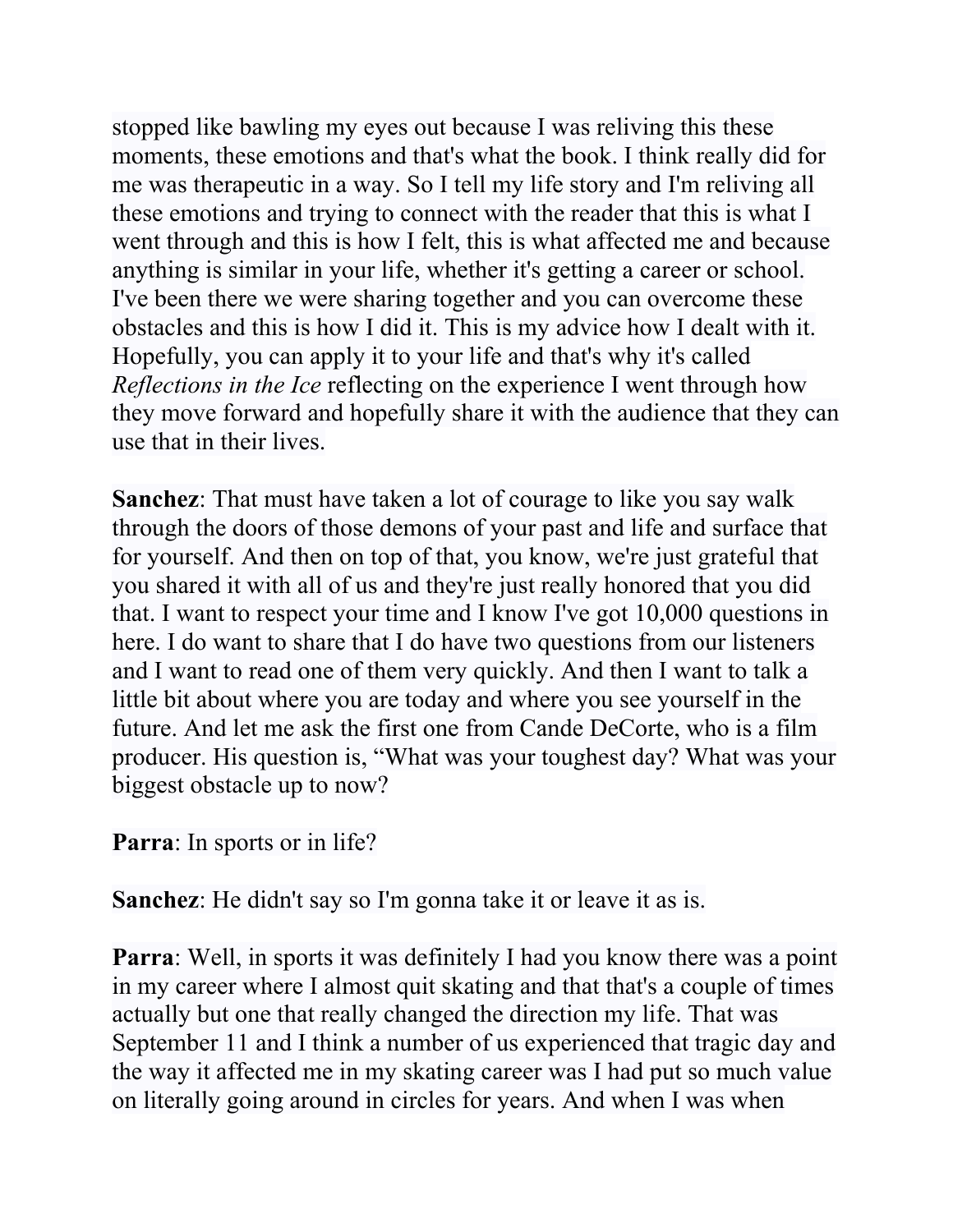September 11 happened and took place in 2001. I was at the time married I was flying to see my wife on the way to a wedding in New York that weekend. And you know that woke up the next morning the world changed and I was devastated by that incident. I cried. I was stuck in water for 10 days because airspace restricted. Every time I heard a song in the radio or thought an image on TV of someone being pulled out a level I just sat there bawling and I felt very ashamed to be a skater. Because again, I was going in circles and I didn't but it was I was very, very proud of that time so I came back to the USA just literally five months for the games in 2002. And I came back and I spoke to my coaches and my employer Home Depot as I might I think I'm going to quit I just can't do this anymore. And my heart's not into it. And it took a while for me to talk to sport psychologists to refocus in my focus going forward after I had the session with it was split psychologists. This was too big of the game not so much about me but about the victims of that tragedy. And I knew that if I qualified for the race that I could possibly skate would be a two-minute race around and run a six-minute race but eight minutes that I had, that I was focused on taking this moment that tragic moment off the minds of those victims are left behind and the grandparents of fathers and mothers and children. Every time I had a bad day or a bad race or whatever it might have been I thought about those victims and it got me back on track. And so when I got to the games I'm sure you've mentioned this before I mean, I mentioned that in my textbook for I was one of the eight athletes to secure the World Trade Center flag in the open ceremonies. That ceremony still lives with me today. It's still in my heart. I'm getting emotional talking about it about the presence that I felt on that stage that night with the other seven athletes and how it inspires me and I felt like I had the breath of the victims was blowing the fire out of our hands at one point. I came back the next day and skated the race of my life and I had the most sound sleep ever had in my life. I had peace in my heart that never known after that moment on stage and the next 17-days and really like a part of my life has been really blessed with it. The knowledge of what is in for me what is out there and spiritually emotionally. It was just an amazing moment for me and that was one of my hardest moments I went through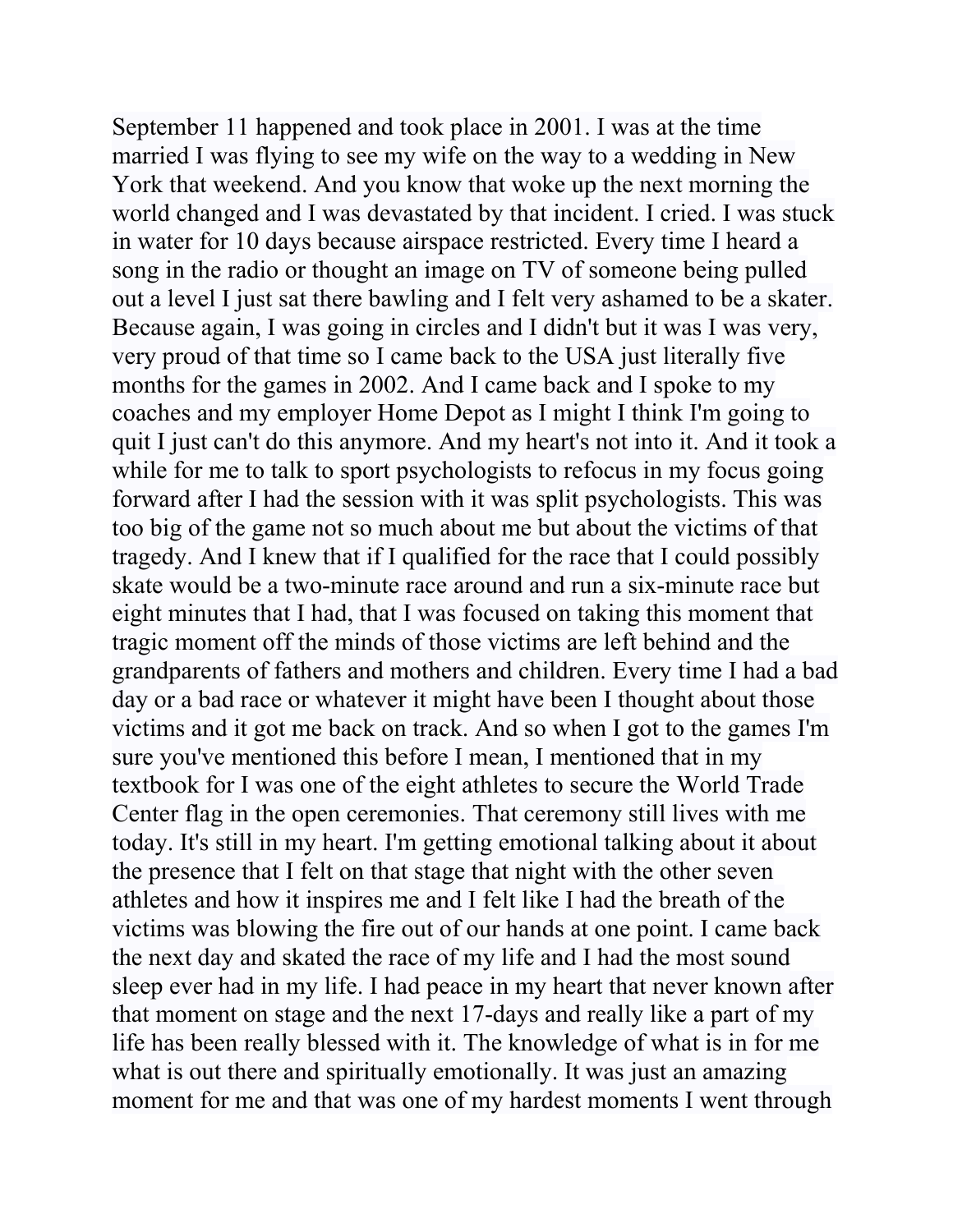and then flash forward a few years. Getting divorce, going through that divorce. I don't wish divorce on my worst enemy. And I went through, a very, very painful divorce and it crippled my faith is my belief in who I was and my who my friends were because divorce is a really sensitive, delicate thing when you're in a community and then you're connected with people and we're all connected and when something like that happens and breaks down and the epicenter of your foundation. It can be tragic and I went through a period of time where I just didn't know who I was anymore because I put my belief in something in someone and it wasn't what I thought and I was kind of challenged like who am I? what do I? what are my what is my foundation? what are my beliefs? and luckily I found that again. It actually has inspired me to be even better person that could be I tried to do more for people because of when the wall came crumbling down I had some people that were there with me who helped save me and helped me build myself back up. And that the friends I'm talking about the people you meet you're connected to and some of my best friends today and I'm very grateful for what who they are how they really are in my life and what they are in my mind. Those are those my two I'd say worst moments.

**Sanchez**: And and those are tough ones. And then on top of that to have it publicized constantly that must have been even worse than me. Yeah, that doesn't make it easier. Second question is from Dr. Refugio Rochin. He is Professor Emeritus from UC Davis. And he asks, as he normally does very punctually, he says "What's next?"

**Parra:** What's next? So currently right now I'm working with I have a couple of things going on. Like I do continue motivational speaking, you know, in different companies and groups. That takes up part of my time. I have a 12-year-old daughter now that I spend time with when she comes to visit me except for more of another part of my time and then again I'm the Director of Sports at the Tulsa in Kern, Utah and so I'm managing five sports. So at this point, my five-year plan is to continue to grow these programs, find better ways to engage youth in this court winter sport, and try to elicit the community I tried with charities and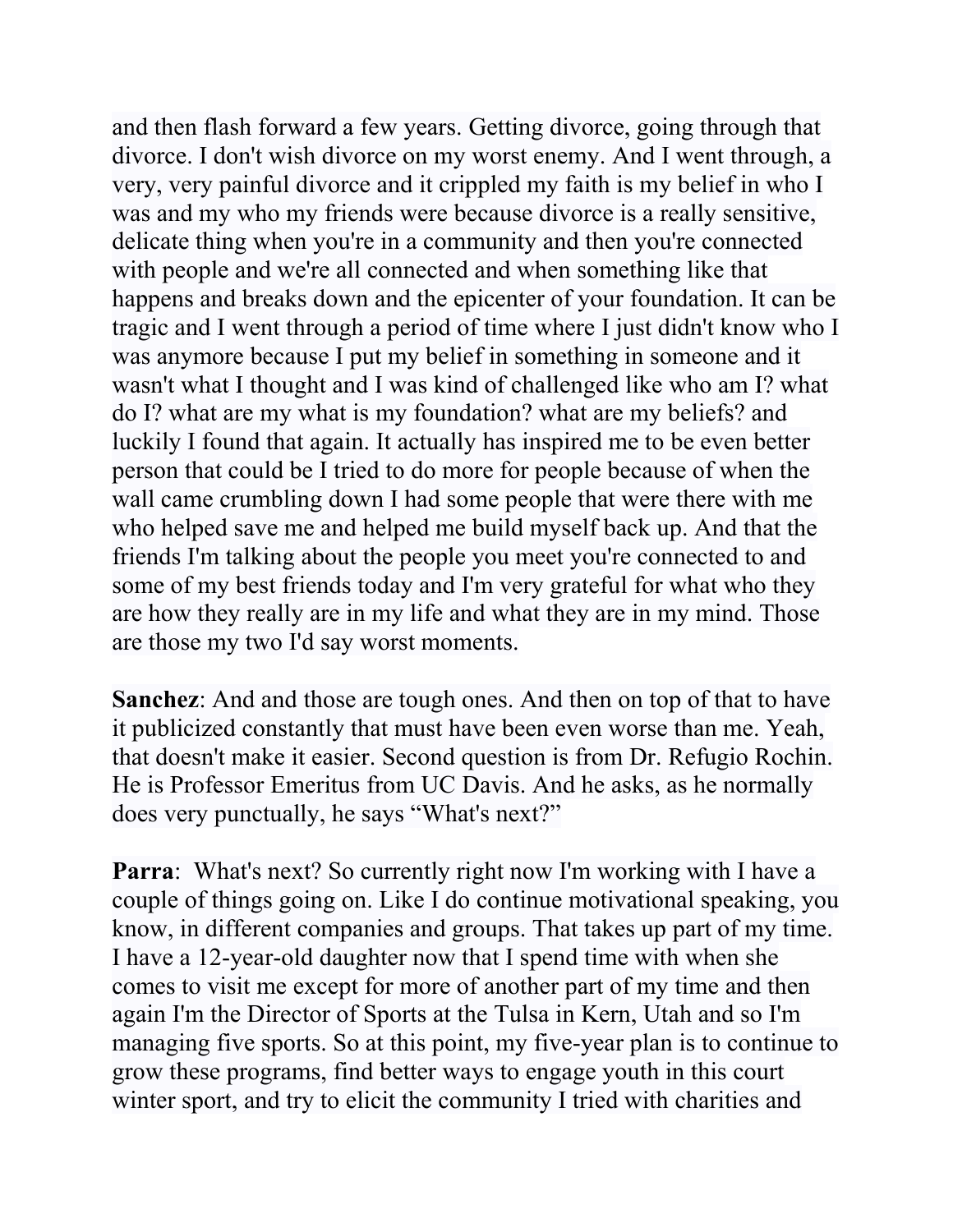community for people within the community to give back. I'm a true believer in Karma, what goes around comes around. So right now my plan rest my life extent Utah if I can because I love it here. The people here are great. I give them in a sport they love or sports with us in a great place. So if I can say here, that's my goal. Like right now, for the immediate future. It's making these programs better finding better ways for kids to have fun with sports, be active and help my fellow neighbors so to speak, when it comes to sharing my story and trying to inspire others.

**Sanchez**: Well, you absolutely have your story of your past and I'm sure the story of the future. Again, I want to respect your time. I've got a couple of one more question to ask you and then I'd like to give you some time to sort of close it with it whatever you want to share. This is a very deep personal question on my end and that is, you know, what is the you probably give a tons of different advice to you. But you know, is there something that stands out over all your positive affirmations that you give you that you give adults as well, that you can sort of present to our listeners right now given your fantastic and fantastic background? I can't share that enough. how excited we are to applaud your successes.

**Parra:** I think you're too kind. I feel like I was very lucky and fortunate to have found skating and it wasn't like you know again, like I was born to skate. It was a long road of changes to try to be technically better and fit and shape and everyone I think knows that like a cycle of an athlete how that works. But just like anything like anyone go to school if people don't get math, all right off the bat, but they study hard to be good at math. And that's kind of how I was. I think that the couple important things I like to point out.

I think one; passion to be successful is something. You have to have passion for it. I don't care what it is. If I wasn't passionate about skating, I wouldn't have continued to keep putting myself through all the challenges not knowing what the other side of that door. I had to have that passion for the sport and in order to continue driving because I think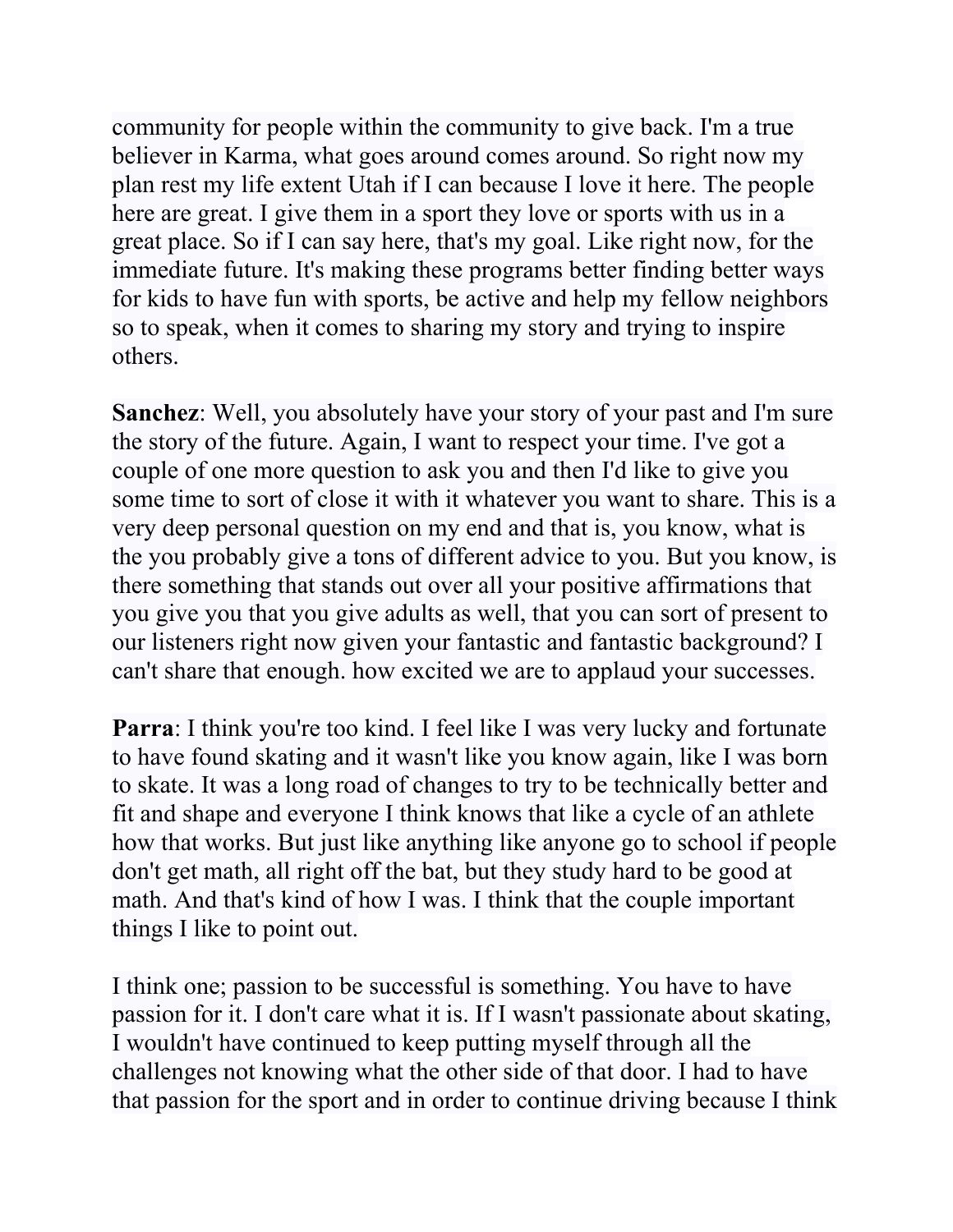passion will inspire you and nothing else and no one else will. It definitely is that driving force.

The second thing that I think is; really important, especially for I guess for all ages, but I really like to talk to the youth about it's just a pure belief in yourself. Again, when I was young I didn't like I didn't have lots of autonomy to believe in myself but along the way I gained this belief through others, watching others and the way they carried themselves and it took a while for me to believe in myself that some of these five-three Mexican American from Southern California could be on the top of the podium whether it was inline skating or ice skating. It took a while. I worked really hard on a great work ethic. I think they came from my heritage but at one point, I had to believe that I could succeed. And that is very difficult because you raise the bar of expectations within yourself. I see a lot of kids who say, "I'm not that good or I'm okay", or even some adults who are fantastic who don't give themselves enough credit to build off that. But there you have to be able to challenge yourself to be greater and greater and better and better. And that cycle will continue you can have small little improvements over time make a huge difference. Those for me those two things are very critical.

I'm passionate about what I do for the kids. Passionate about teaching them and trying to inspire them like I was inspired. There's no reason I can really think of that I should be in a place and today. It wasn't for relief from number of people but more importantly, I thank one and his name is man Virgil Julie, who was at a competition where I skated for some reason came up to me again, I had I didn't think I had talent because I'd never won a race. I was last almost every race but he came up to me because I think you have something. Later on he told me was hard. He thought I was determined because I think he got something if you ever want to get serious about skating. He shared, "getting give me a call". And that's when I moved from California to Florida and that I wouldn't have the validation by him. single-handedly changed direction in my life because I moved away from home and that started really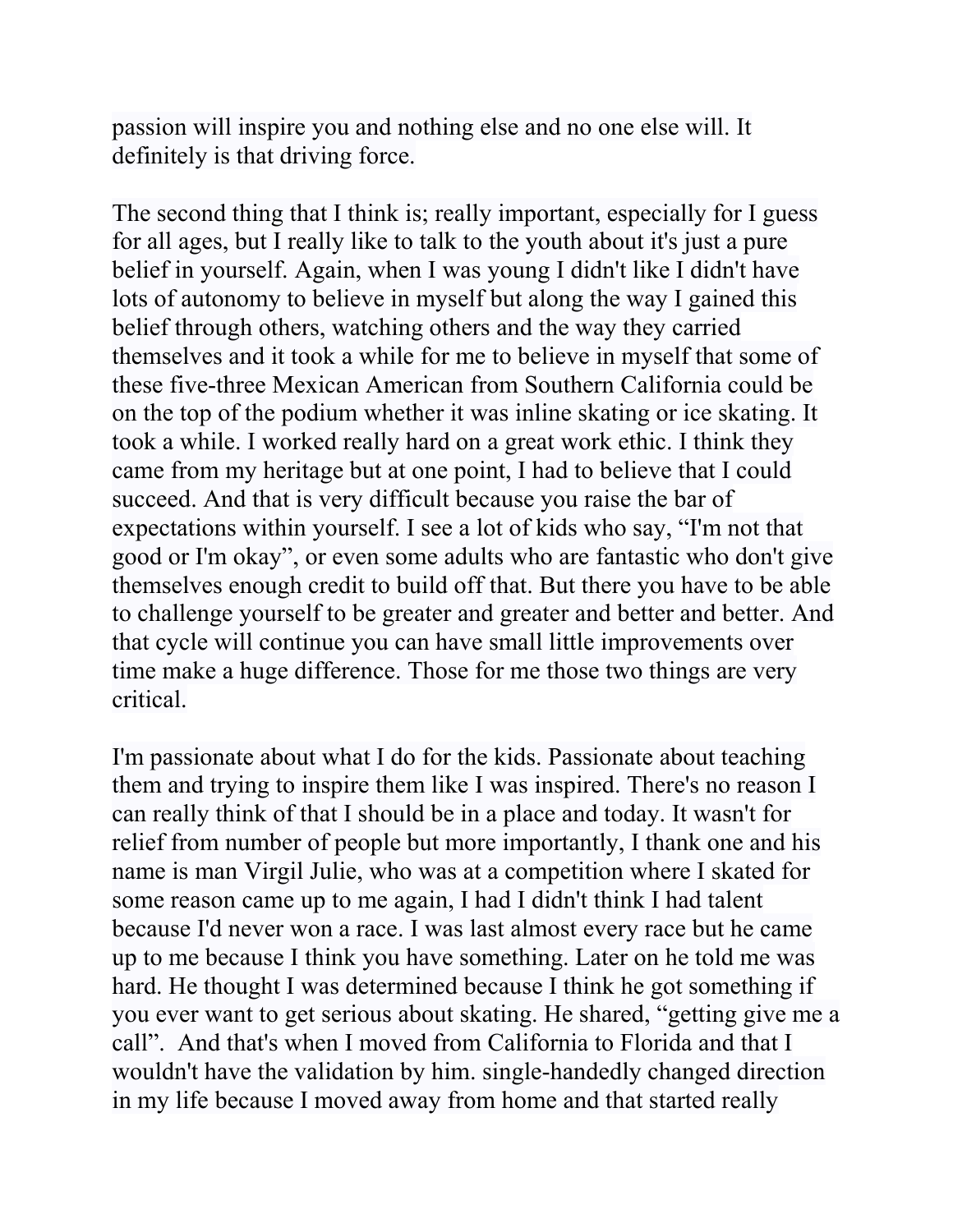started my journey. And so if I can be that spark in someone's fire that have them discover something inside them that they didn't know they had, that would be amazing. But more importantly it was it would be a driving force, that child, that adults, whatever it is to continue to push themselves and believe in themselves. And when they reach to a higher level they're only going to bring the rest of the people in their community and their friendship group around them to a higher level and it's nothing wrong with that. It's absolutely incredible to be a part of that cycle.

**Sanchez**: You know, you've inspired my perception that words that we share with others and share it were words that we share with our youth, whether it be a sentence or two sentences, "Yes, you can or no, you can't" can make or break a life lifecycle of a person, like you said, and it's so easy sometimes to make opinions, not knowing the person. You say I don't think you're very good and you've actually destroyed that one balance of thought that's could have said, "Well, I want to try anyway" so I know personally I have to be very careful what I say from now on, or should I say more careful. So I want our listeners to once again know that they can go to *Reflections in the Ice- Inside the Heart and Heart of an Olympian Champion* and written by Derek Parra. Please, pick up the book. I'm very honored to read it also. And my friend also Curt Hahn and I as partners, we've sort of been talking about it a great deal, and you pass on a lot of information. If I may trouble you for one more question, which made me think right now is, normally we talk to the audience, talk to you, you talk to adults. What would be your advice to coaches, not necessarily in your field but just coaches in general, regardless of the sport, whether it be soccer, world rugby whatever. What would be your advice to coaches in the world?

**Parra**: It's a good one. Well, I tell you, one of our missions of our foundation is long-term athlete development. I think the back of the day with Dale growing up a number of us did a number of sports in high school. And junior high was played football. Baseball was fun to play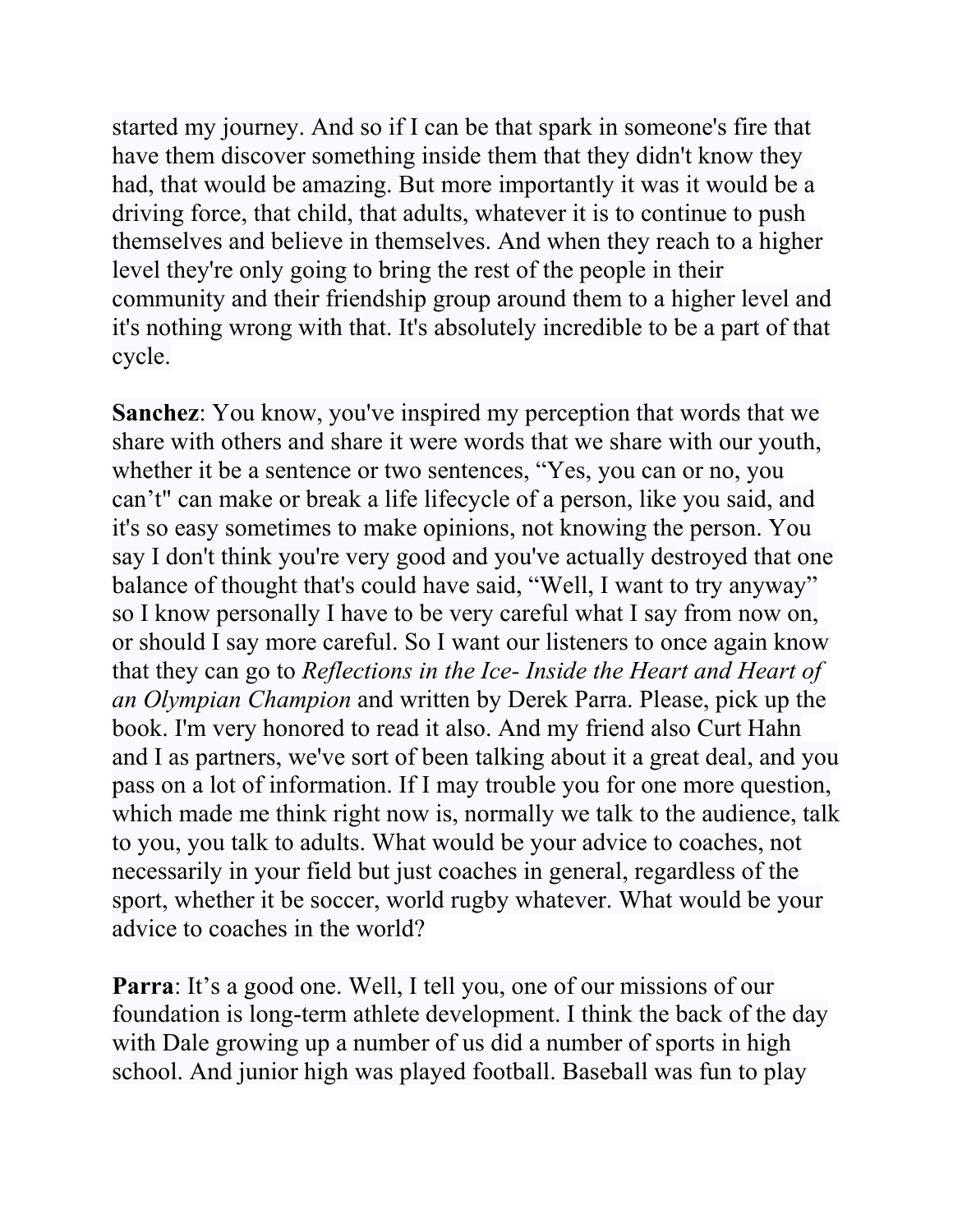soccer ran track and it was your you're playing every sport and every season.

Today, I don't believe the research shows that there are not that many children in programs that are multi-sport. Kids are getting into a sport early on. They want to be a Tiger Woods or Michael Phelps and their parents and coaches are, I think are taking the children and their children one-dimensional and for coaches out there. I feel like there's a lot of travel teams so now you can be in soccer and play travel soccer school, soccer club soccer, elite soccer so you can be playing soccer year around.

I truly believe that will help you be a better skater was that I wrestled I played football. I ran track. I played baseball and all those motor skills that I learned agility, lateral movement, strength I gotten inserted into hips, my hips and my torso, my core. Those all played a role in this what I eventually chose and live later on in life. When I was 17-18 And again 26, that we see too many injuries and so now some kids are one dimensional. I truly believe that coaches and parents instead looking at the results of sports. I know it's difficult with tuition and college accepting things like that and scholarships, but to really focus on the process of what sports do for us. It's like the process of school and education. It's hopefully it sheds a different light that do allow kids to use their imagination to try and sample sports to see where they are because I could have been in baseball, you know, my whole life and never really tried skating. I would have never known my talent for skating. But I was passionate about skating, I wasn't passionate about baseball. I liked wrestling, I wasn't passionate about wrestling. I played football to get hit by somebody. No, I wasn't. I wasn't passionate about football. There. I see skater. I've seen athletes who do different sports for different for a number of years and find something and then the rest is history. They use those development skills or they haven't either sports, in their sports are passionate about they get better. So for coaches, be open-minded. Think of the process and encourage and support. That's one thing and then there's always talking about communicating that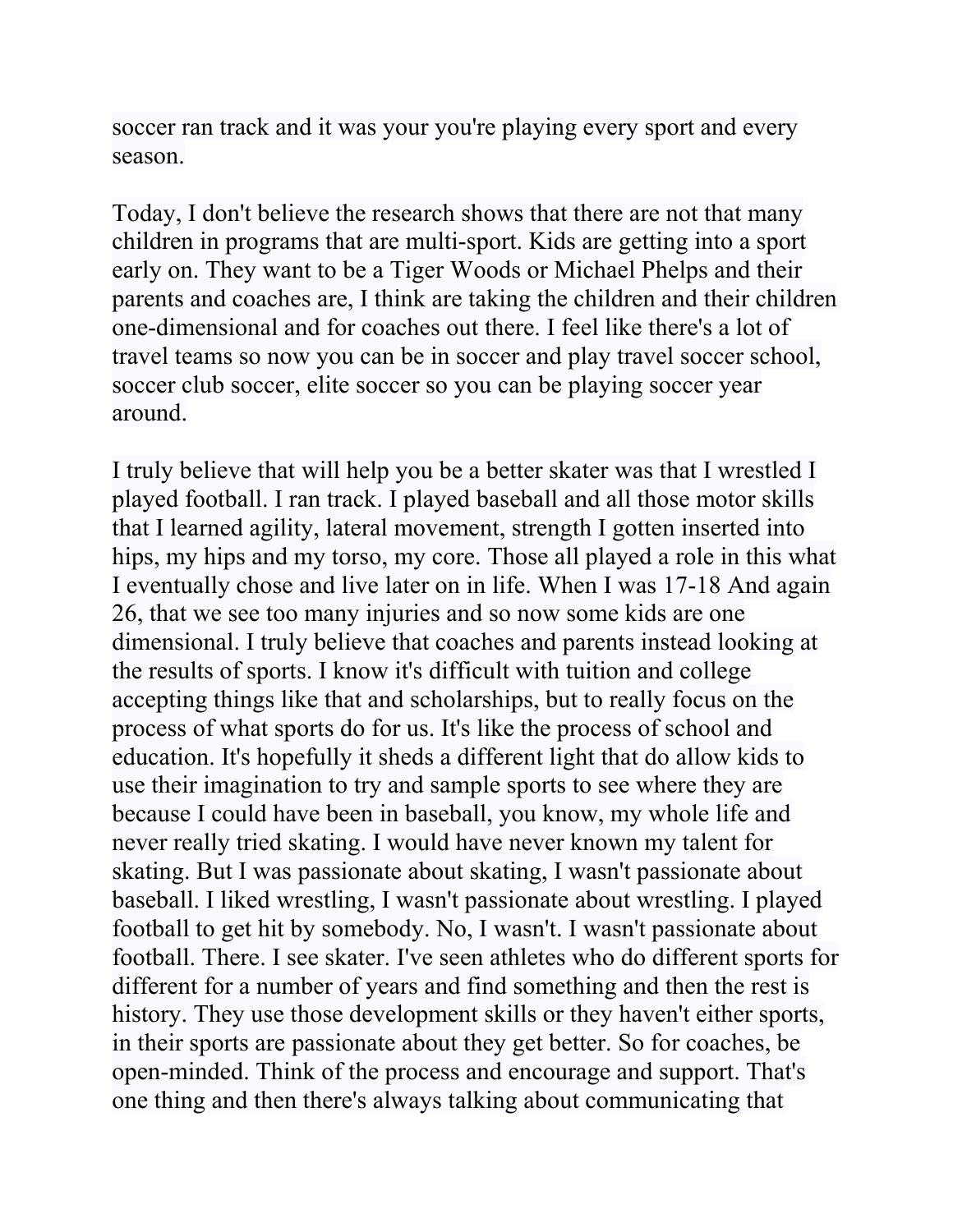athletes today are much more in-depth and complicated than they were back in my day. For us, it was like, okay, there's a ball. There's so many techniques on the ball. There's so much skill to it and they really teaching the process by being involved in that process. With an athlete, as a coach and as parents and also relating that to life as well. I mean sports, mirrors life, life mirrors sport. So try not to be too narrowminded as far as too much in the jungle of only functional sports but help a child grow off the playing field of play. It's a natural progression and you'd be surprised with I think kids today can think of a imagine and or the confidence they have just by sharing your knowledge with them. Not demanding it but sharing it.

**Sanchez**: Wow. Well ladies and gentlemen is gonna argue with an Olympian with physical medal in the middle is a I'm not in a position to argue either. I just read it wrote everything down. Ladies and gentlemen, we're talking with Derek Parra who is Olympian. 2002 speed skating also offers *Reflections in the Ice - Inside the Heart and Mind of an Olympian Champion*.

I'm glad he wrote the book and I'm glad Patrick Quinn also encouraged you to do so. And with that, I'd like to close the show with any closing statements or thoughts that you may have. You've already given us a plethora of them. But can I pull one more out of you? I just I can't let go.

Parra: First of all, thank you for your time and I think this is listening. I wish the best place every one of them is taking time to listen to my story. I guess. The one thing I would like to leave everyone with is it is important. Maybe the realization that we are all connected in some way shape or form. And I and to hopefully find strength in that wherever you may be in whether it's in your family or your friends and community. We all have an effect on each other. We all inspire each other. So again, be aware of what you say what you do because again, like I said I was inspired by not only my teammates, my friends but you know family members of their friends, you know, parents of scares ice skating with and my competitors. Everybody has the ability to bring something out